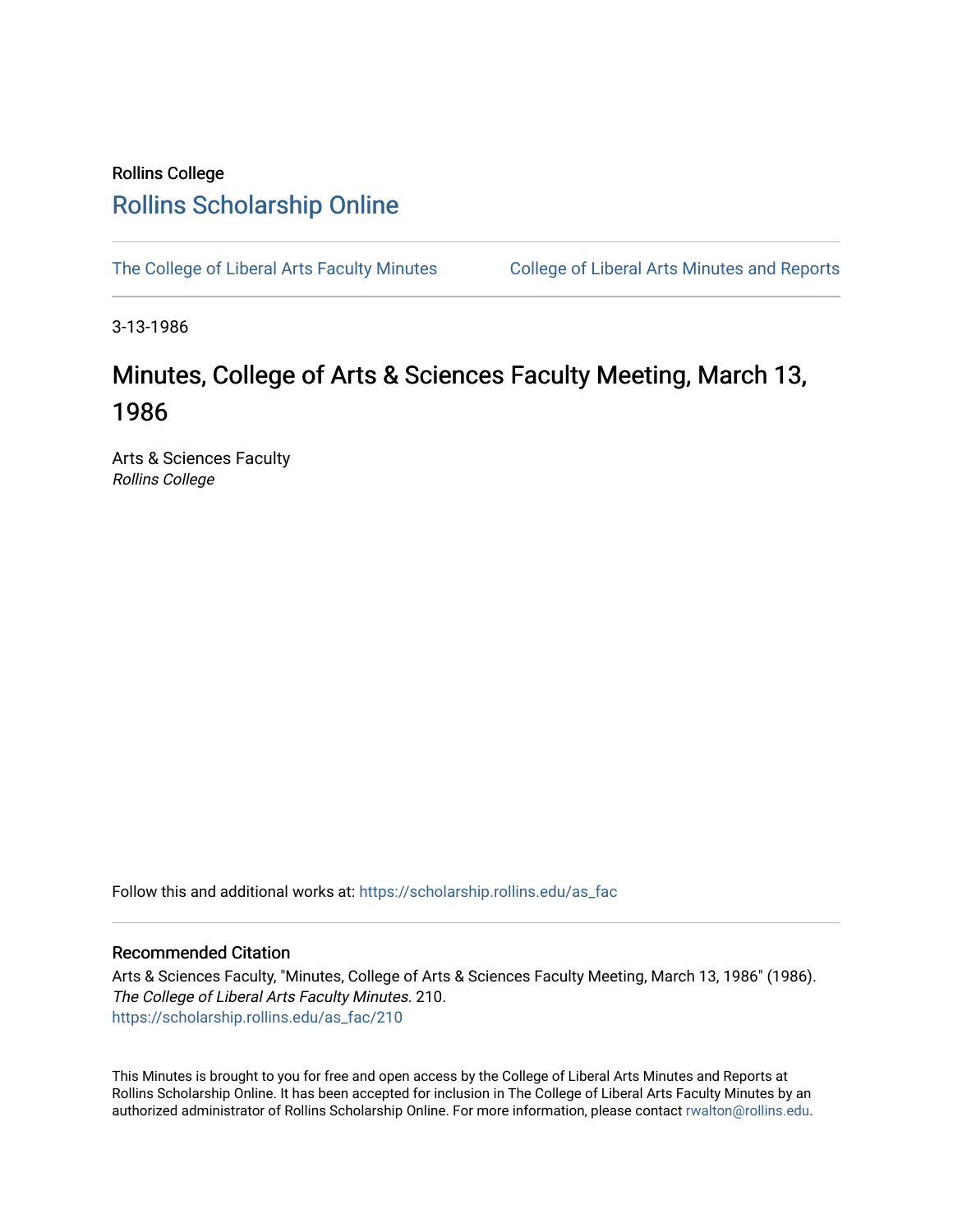#### M E M O R A N D U M

From: Marvin Newman, Chair of the Faculty

To: All College Faculty, President Seymour, Vice Presidents DeNicola, Johnson, and Morgan, Deans Erdman and Watkins, Associate Deans Lancaster, Miller, and Eller, Archives

subject: Notice of Meeting of the College Faculty

The College Faculty will meet on Thursday, March 13, 1986, at 3:30 P.M. in Crummer Auditorium.

### **AGENDA**

I. Approval of minutes of the February Faculty Meeting.

II. Administrative Reports.

III. Standing Committee Reports.

IV. Old Business.

- 1. Resolution to adopt the 1988-89 academic calendar (attached).
- 2. Resolution to change DCE major-minor:

In the Division of Continuing Education the major in Communication Arts and the minors in Speech and in the Theatre be deleted in their .entirety and be replaced with a major in Organizational Communications, with the three specializations attached.

3. Resolution to change Speech minor to Communications minor in the College program.

The minor in Speech be replaced with a Minor in Organizational Communications and that course designations be changed from SP to CM. To complete a minor in Organizational Communication, students must complete the six core courses of Organizational Communication: Introduction to Rhetoric, Fundamentals of Communication, Public Speaking, Interpersonal Communications, Communication Theory, and Organizational Communication, and any one of the two course sets listed under the required courses.

4. Resolution to change department name:

The name of the Department of Theater, Dance and Speech be changed to the Department of Theater, Dance and Communication.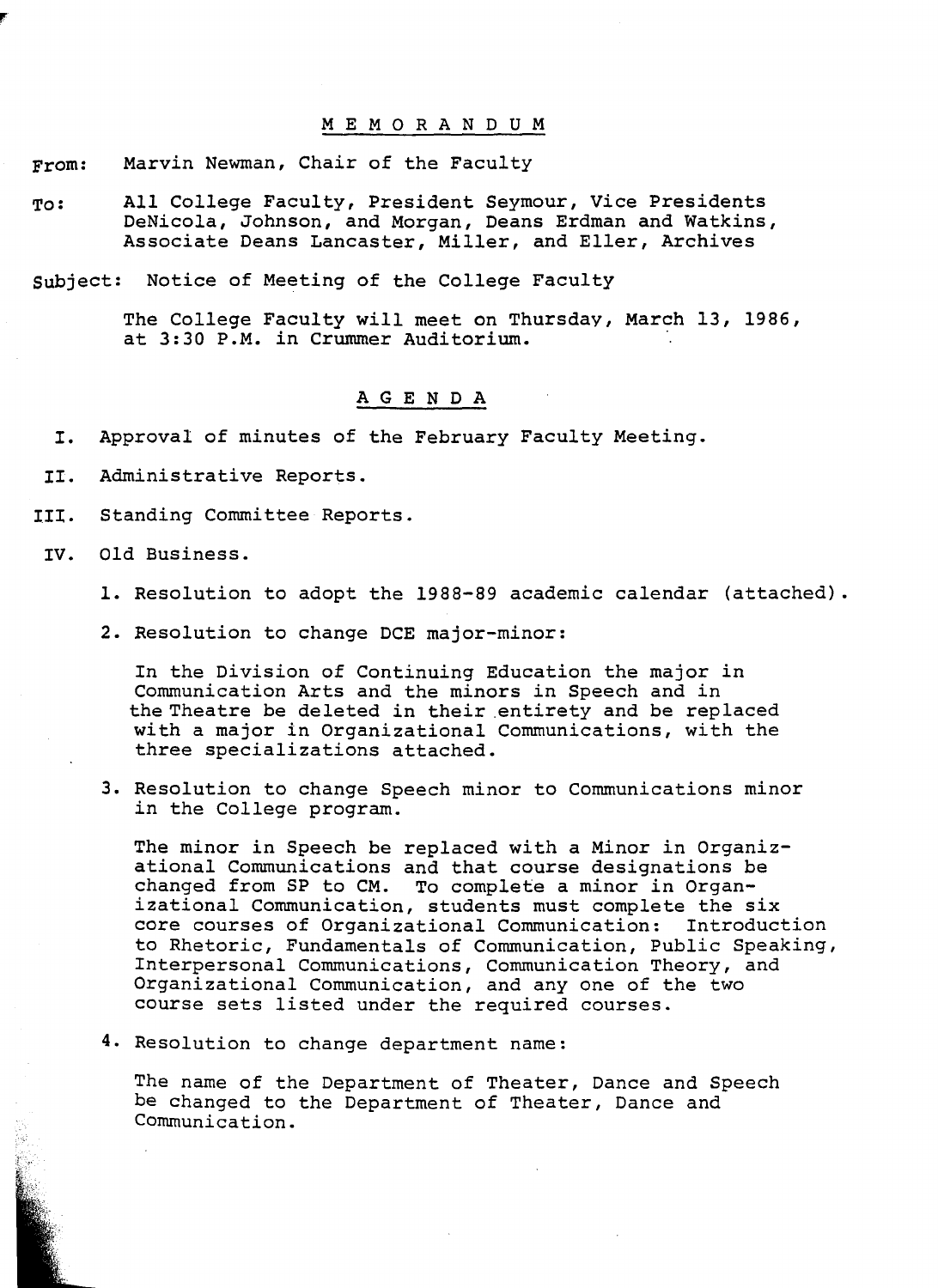5. Resolution to change DCE Science prospective requirements:

In the Division of Continuing Education, the General Education Requirement "Scientific Perspective (P)" be modified by deleting the line: "Courses meeting this requirement are courses in Science, the philosophy of Science, or the history of Science," and replacing it with the following: "Courses meeting this requirement offer instruction in the scientific method and must include laboratory experience."

v. New Business.

VI. Adjournment.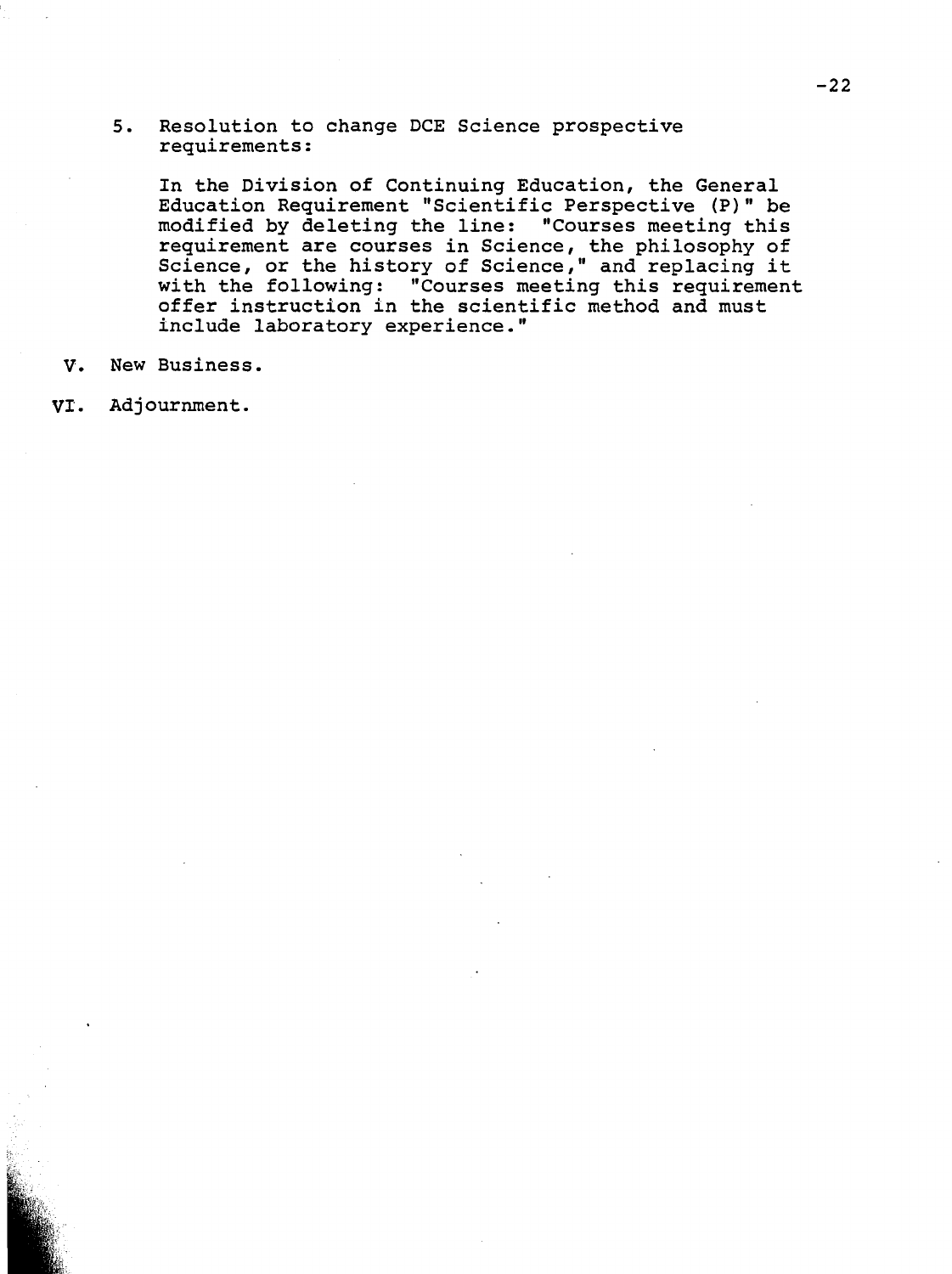#### MEMORANDUM

From: James W. Small, Vice-Chair/Secretary of the Faculty

To: All College Faculty, President Seymour, Vice Presidents DeNicola, Johnson, and Morgan, Deans Erdmann and Watkins, Associate Deans Lancaster, Miller, and Eller, Archives

Subject: Minutes of the Meeting of the College Faculty

The College Faculty met on Thursday, March 13, 1986 in the Crummer Auditorium. The meeting was called to order at 3:37 p.m. by Professor Newman. The readirig of the minutes of the previous faculty meeting were suspended and they were approved as distributed.

I. Administrative Reports

Dean Watkins thanked the faculty for the support provided to<br>students bereaved by the loss of student Nancy Parker. She students bereaved by the loss of student Nancy Parker. also informed the faculty that the editor of the Sandspur has been expelled because of financial irregularities associated with his editorship.

Associate Dean Pat Lancaster reported that Winter term course proposal forms would soon be distributed to department secretaries.

Professor Newman reported that CAB has determined that the Search Committee for *a* Dean of the Faculty can pursue alternative plans, in conjunction with the Steering Committee, if it does not appear that the search can produce *<sup>a</sup>* candidate this year. Professor Lairson asked why the Search Committee has not convened. Prof. Newman replied that *<sup>a</sup>* meeting would be called soon.

# II. Old Business

- 1. Steve Neilson explained the 1988-89 calendar. A motion was made and seconded to adopt the 1988-89 academic calendar. The calendar was adopted by the Faculty.
- **2.** Steve Neilson proposed the following resolution:

In the Division of Continuing Education the major in Communication Arts and the minors in Speech and in the Theatre be deleted in their entirety and be replaced with a major in Organizational Communications, with the three specializations attached.

The motion was carried without dissent.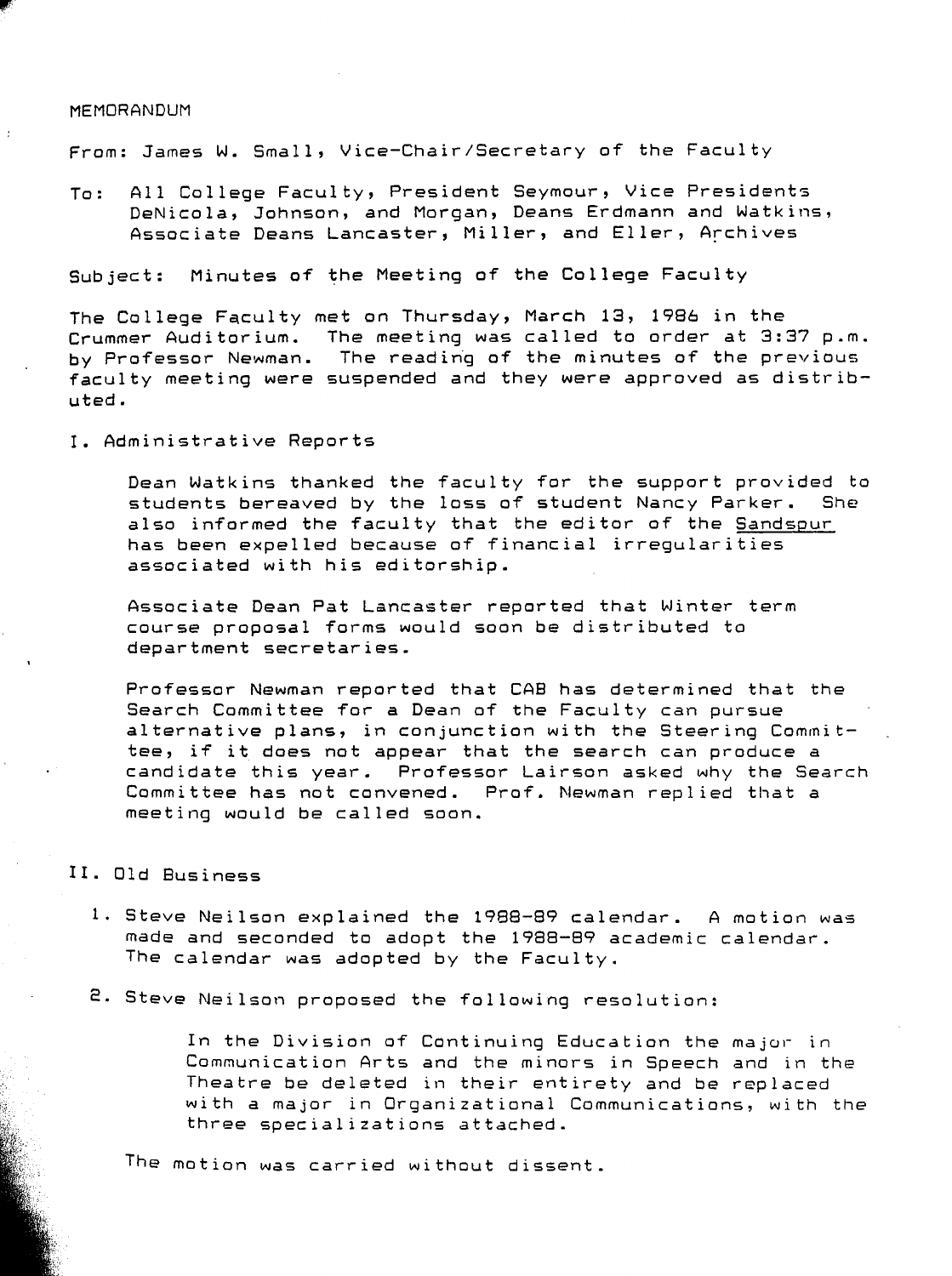3. Steve Neilson moved the following resolution:

The minor in Speech be replaced with a Minor in Organizational Communications and that course designations be changed from SP to CM.

The motion carried unanimously.

4. Steve Neilson proposed the following resolution:

The name of the Department of Theater, Dance, and Speech be changed to the Department of Theater, Dance and Communication.

The motion carried unanimously.

5. Steve Neilson proposed the following resolution:

In the Division of Continuing Education, the General Education Requirement "Scientific Perspective (P)" be modified by deleting the line: "Courses meeting this requirement are courses in Science, the philosophy of Science, or the history of Science." and replacing it with the following: "Courses meeting this requirement offer instruction in the scientific method and must include laboratory experience."

After some discussion, the motion passed unanimously.

Professor Newman suggested that colleagues might want ta stay after the meeting to talk with the five members of the Search Committee present. He also promised ta inquire about problems in getting announcements of faculty meetings distributed.

There being no further business, the meeting adjourned at 4:25 The minutes of this meeting were transcribed from notes taken by Rick Foglesong. Prof. Foglesong's efforts are much appreciated.